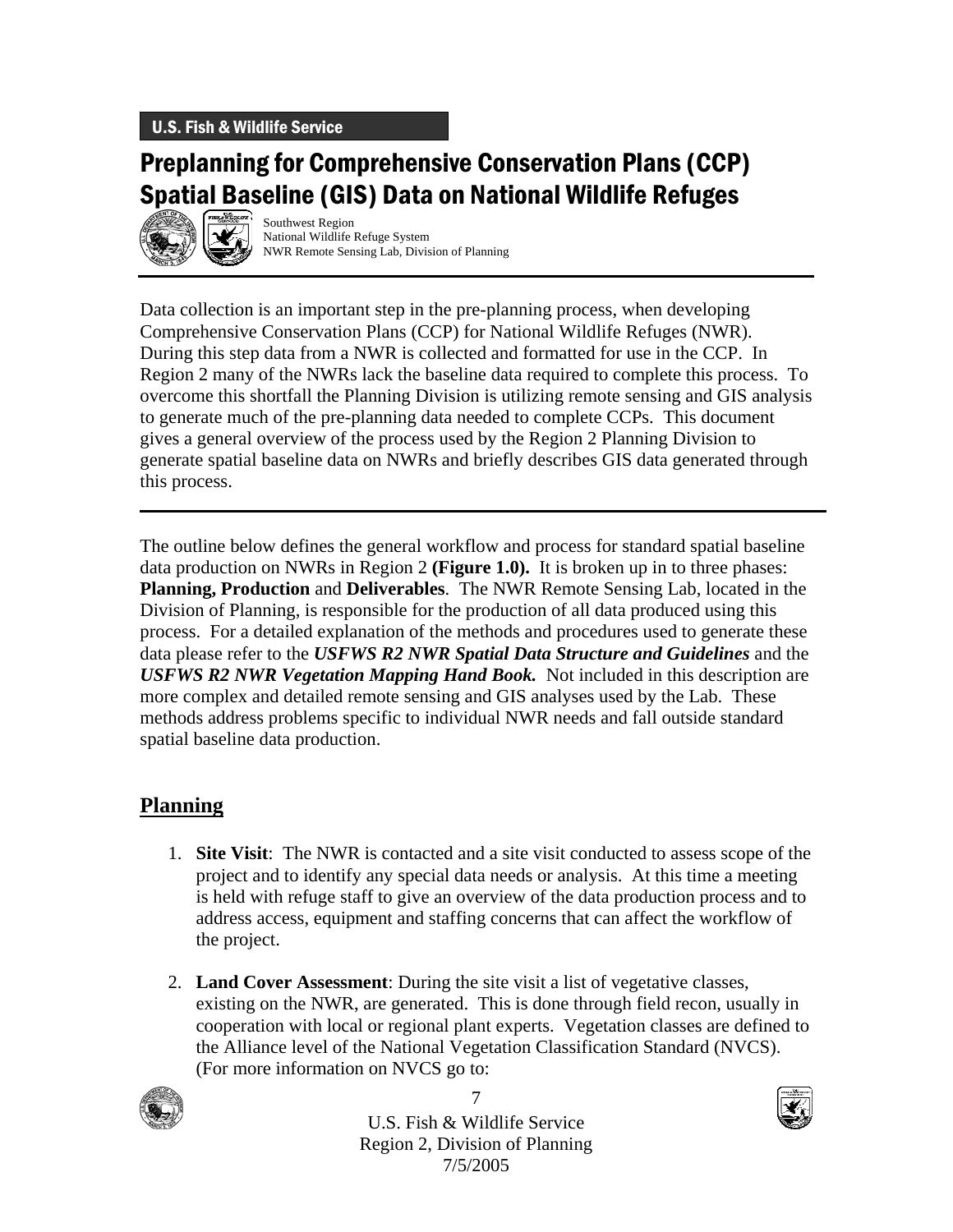http://www.fgdc.gov/standards/status/sub2\_1.html or see **attachment \*** in the *R2 NWR Spatial Data Structure Guidelines*). The use of NVCS may not be completely applicable to the needs of all National Wildlife Refuges and may be supplemented with other classification systems in addition to NVCS when appropriate.

- 3. **Data Mining**: Before data production begins a data mining exercise is completed. Federal, state and local land management agencies, as well as universities are contacted and informed of our activities. Any data they may have relative to baseline data generation efforts on the NWR are requested. This done to eliminate duplication of efforts and to explore cost and data sharing when appropriate.
- 4. **Imagery Acquisition**: Once the scope of the project is defined, imagery appropriate to its spatial, spectral, and temporal resolution are acquired (In most cases two image sets are needed: historic and contemporary). Given the size of most NWRs in Region 2 and the level information being generated, digitally ortho-rectified color infrared photography is most often utilized. To produce these data a resource photo acquisition flight is first scheduled with the Regional NWR Aviation Management Group. Resource photos (9X9 color infrared) are collected at the spatial and temporal resolution requested. Once the film is processed, the color prints are delivered to the NWR Remote Sensing Lab where they are digitally scanned, ortho-rectified, color balanced and mosaiced to a spatial resolution of 1-meter. The ortho-rectification process is also completed using historic photography. When the type or scale of the analysis is appropriate, Landsat ETM/TM, SPOT or IRS (pan) imagery is acquired.

## **Production**

- 1. **Abiotic Feature Delineation**: Once the image acquisition and processing is complete, data production begins. Generation of abiotic features into a GIS is completed first. C-size plots of the NWR, using the digital ortho- photography as a background, are sent to the NWR. Refuge staff delineate specific features on the maps before returning them to the Remote Sensing Lab to be digitized and attributed. This process is iterative and requires a steady dialog between the NWR and Remote Sensing Lab staff. When it is possible GIS staff on the NWR may complete these tasks.
- 2. **Image Processing**: To generate vegetative polygons, automated image processing techniques are applied to the acquired imagery. These polygons are correlated to specific land-cover (vegetation types) found on the imagery.
- 3. **Sample Sets**: Based on the information gathered from the initial site visit a statistically appropriate sampling methodology is used to select a number of



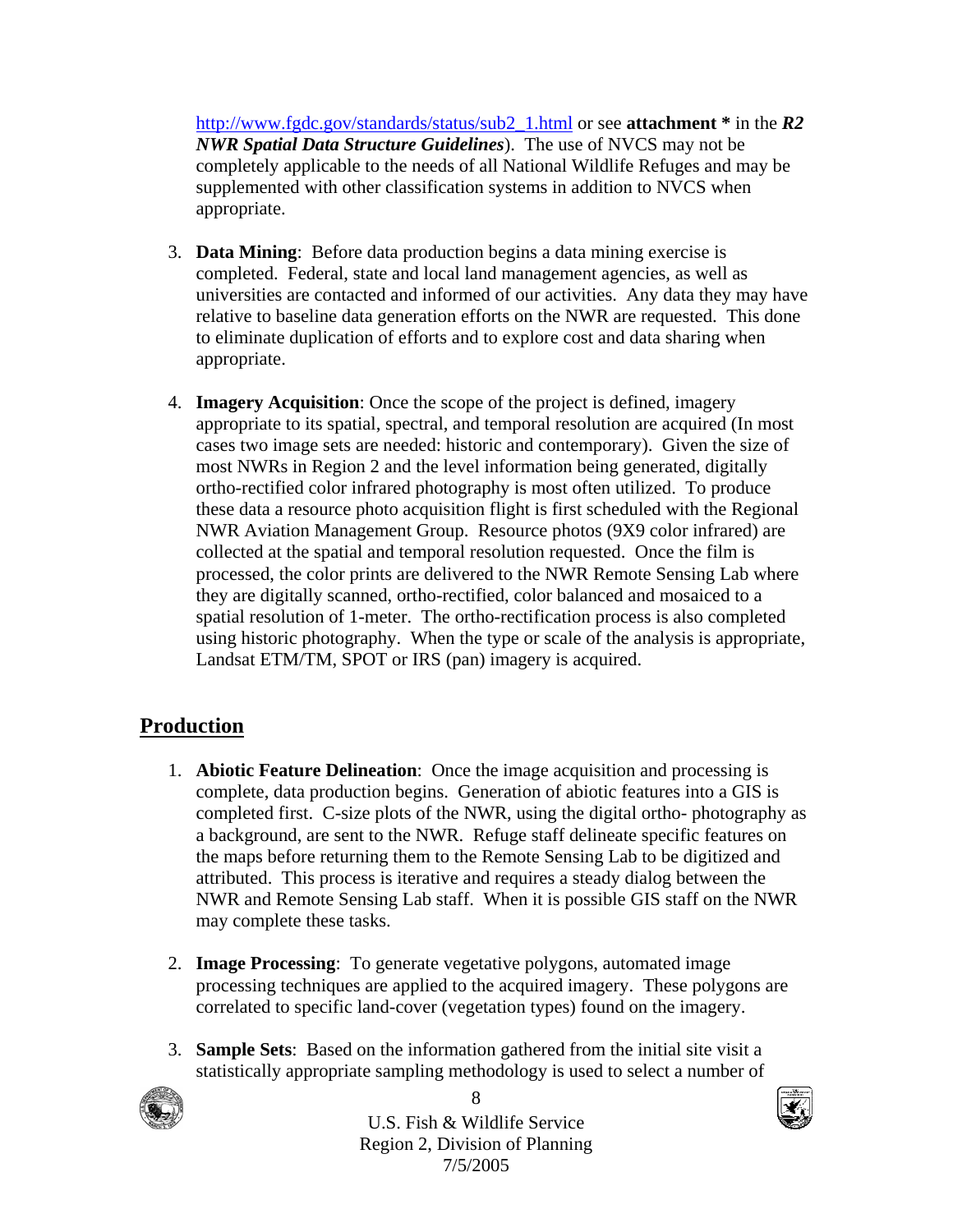polygons for ground-truthing. The ground-truthing data will provide information necessary for the image classification and accuracy assessment process used in the generation of the vegetation map.

- 4. **Fieldwork**: Fieldwork is conducted to collect the vegetation data selected for sampling. GPS equipment is used to navigate to specific polygons on the NWR. Polygons are qualitatively assessed to the Alliance level of the NVCS. Abiotic data that could not be generated through on screen digitizing methods is also collected using GPS equipment and input into a GIS database.
- 5. **Image Classification**: Ground-truth data collected in the field is input and utilized in image classification procedures. Image classification is completed through an integration of automated image processing techniques, photo interpretation and application of ancillary data. A portion of the ground-truth data is withheld form the classification process and used to generate error matrices to assess the overall and individual class accuracy of the vegetation classification.
- 6. **Final Data Production**: Federal Geographic Data Committee (FGDC) compliant metadata is produced for all spatial baseline (GIS) data, once production is complete. Data are formatted to standard naming and directory conventions copied to CDs and provided to the NWR.

## **Deliverables**

- 1. **Second Site Visit**: Second site visit is conducted to present the data generated to the NWR staff. Time is taken to upgrade or install appropriate GIS software and demonstrate data applications. If a copy of ArcView 8.x is not available one will be paid for and provided by the Planning Division. The site visit is usually conducted over a period of 1-2 days.
- 2. **Training**: To ensure NWRs possess the skills necessary to utilize the spatial baseline (GIS) data produced; the Planning Division provides funding to enroll a NWR staff member in **TEC7114** 'GIS Design for Refuge Management' course at NCTC. To further assist Region 2 participants taking this course, Division of Planning Remote Sensing Lab staff have become permanent members of the instructor cadre for this course.



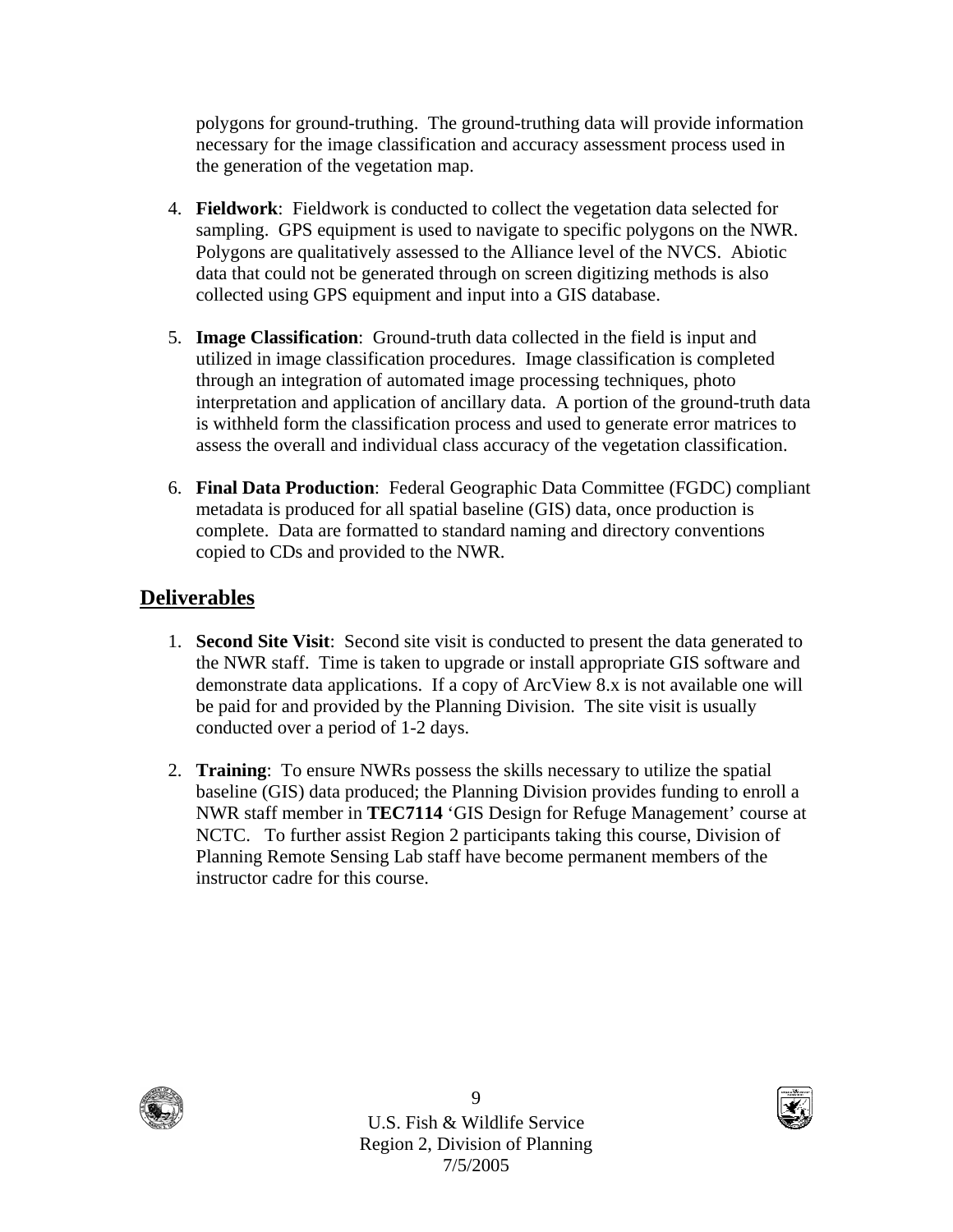## **Time Line**



**Figure 1.0.** Timeline depicts general workflow and procedures used to produce spatial baseline on a NWR in Region 2. Please note that the timeline depicts a general workflow and does not take into account specific environmental and project variables that can affect the process.

## **SPATIAL BASELINE (GIS) DATA**

Listed below are general descriptions of the standard spatial (GIS) baseline data produced and provided to NWR in Region 2. A single description may include more than one GIS database. For a complete list of the standard data layers provided see **Attachment 1**. Not included in this list are datasets or analysis specific only to individual refuges. For a comprehensive description of the data listed below please refer to the Data Dictionary Chapter in the *USFWS R2 NWR Spatial Data Structure and Guidelines*.

## **Vegetation:**

Vegetation data delineates vegetative communities to the Alliance level or greater of the National Vegetation Classification System (NVCS) with a minimummapping unit of .5 acres for most NWRs in the region. The NVCS system may be modified and cross-walked to better support management needs when necessary.

#### **Historic Land Use Assessment:**

Database identifies and delineates historical land use through the classification or interpretation of ortho-rectified historic aerial photography or satellite imagery to the Anderson Level I and II classification system.



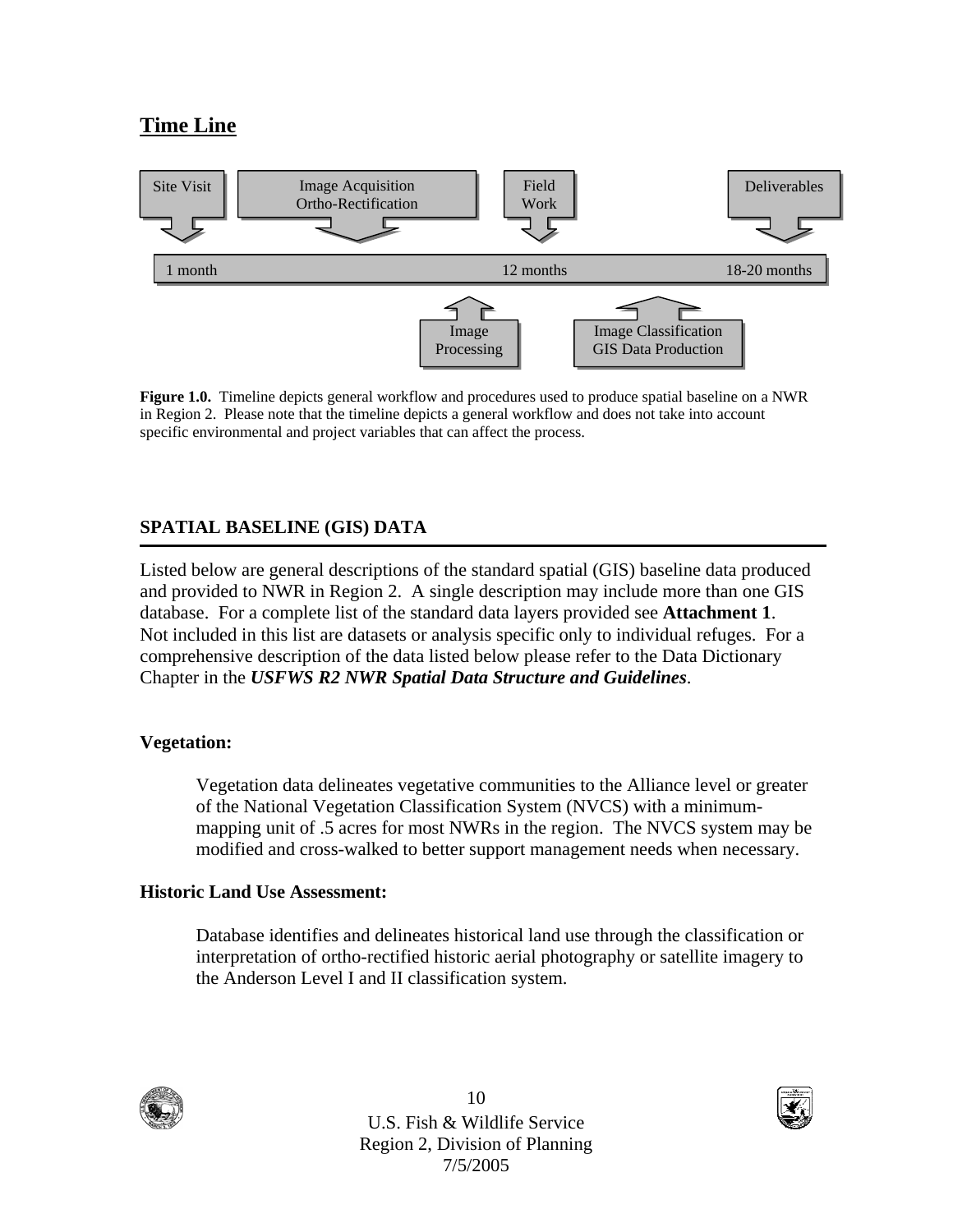#### **Historic Land Cover Assessment:**

Assessment delineates vegetation to the appropriate physiognomic level of the NVCS through the classification or interpretation of ortho-rectified historic aerial photography or satellite imagery. The Anderson Level I and II classification system is applied to areas that are non-vegetated.

#### **Management Units:**

Data includes agricultural fields, moist soil units, food plots, fire management units grazing units etc… As a general rule, these are areas that are intensively managed and that have land cover and vegetative characteristics that are well documented and predictable.

#### **Public Use Layers:**

Should include boundaries delineating hunt units, trails tour loops, and other recreational use areas. An individual data layer will represent each use type.

#### **Transportation:**

Includes all roads on the NWR and access roads off the NWR will be digitized from recent ortho-rectified photography. The Department of Transportation (DOT) data for federal funded roads projects will be included. TIGER for all primary and secondary roads in the county(s) intersecting the NWR will be provided.

#### **Facilities:**

Database includes all structures identified during the Real Property Inventory survey, to include: headquarters, visitor center, residence boat ramps, picnic areas, dams, gates, water control structures signs etc…

#### **Hydrology:**

Data includes USGS National Hydrologic Data (NHD) for the hydraulic units intersecting the NWR (1:100,000 scale). The hydrologic data from the TIGER data set will be included for the county(s) the NWR resides. Hydrologic features digitized at a finer scale from current ortho-rectified photography will be provided fro areas within the NWR.

#### **Open Water:**

All areas of open water will de delineated from recent ortho-rectified photography.



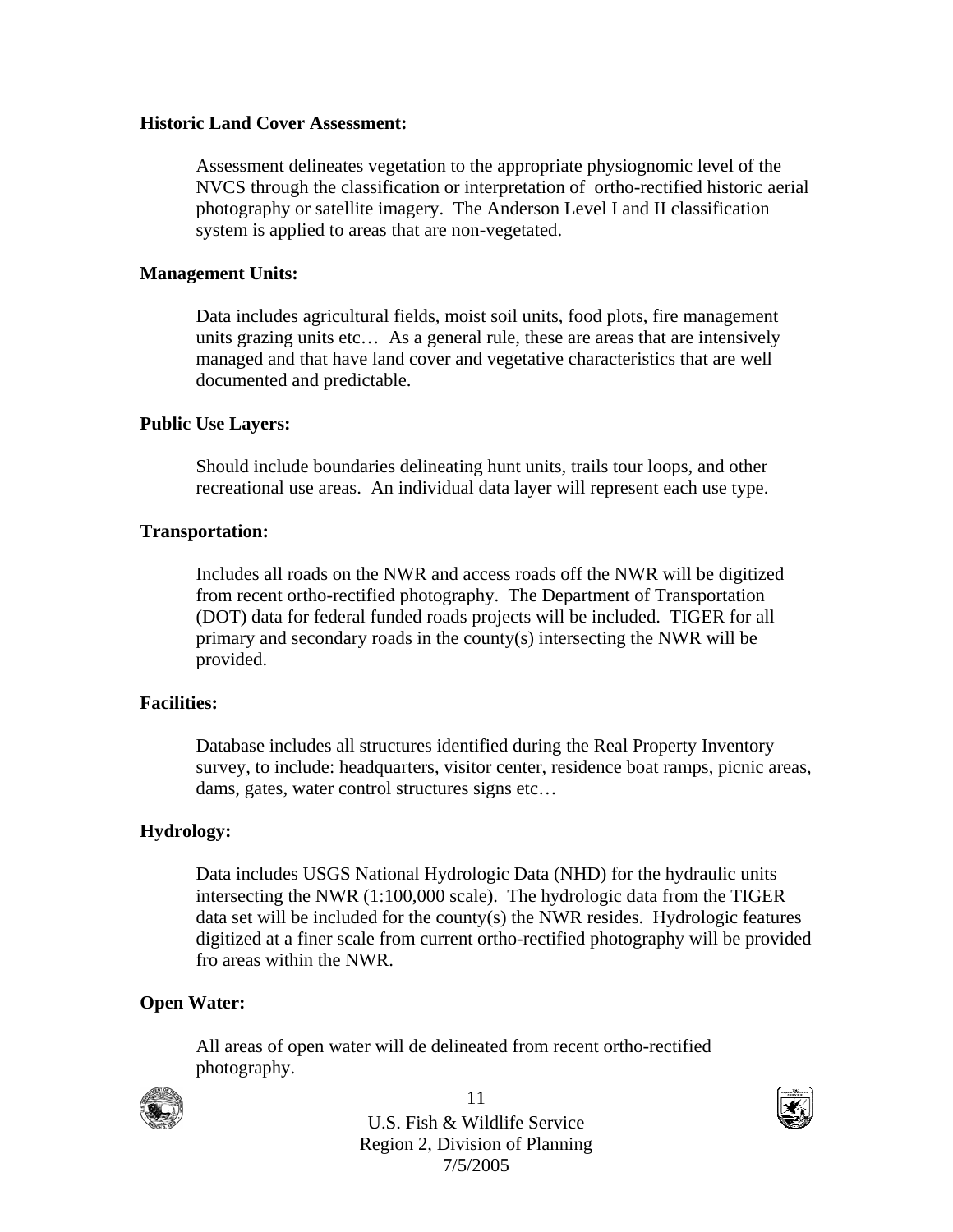### **Archeological:**

Known areas of archeological significance will be recorded as point or polygon data. Areas that have been surveyed for signs of archeological evidence will be defined.

## **Utilities:**

Data will include point locations for all oil and natural gas wells, as well pipelines, power-lines and other utility related facilities crossing the NWR.

#### **Soils (Natural Resources Conservation Service, (NRCS)):**

If available from NRCS, digital soils data will be included. The data will be clipped to a 1-kilometer buffer to the outside of the refuge boundary.

## **National Wetlands Inventory (NWI):**

If available for refuge or adjacent lands, digital NWI data will be included.

## **Refuge Boundary:**

A digital refuge boundary will be provided. This will include all tracts owned or managed by USFWS and land acquisition boundaries when applicable.

## **County Boundary:**

A digital county boundary will be provided for all counties intersecting refuge land.

#### **State Boundary:**

A digital boundary data for the state the refuge lies within will be provided.

#### **Photo Index:**

Center point data for resource photography will be provided as an attributed data set if available. Points will be attributed and linked to the appropriate digital photos.



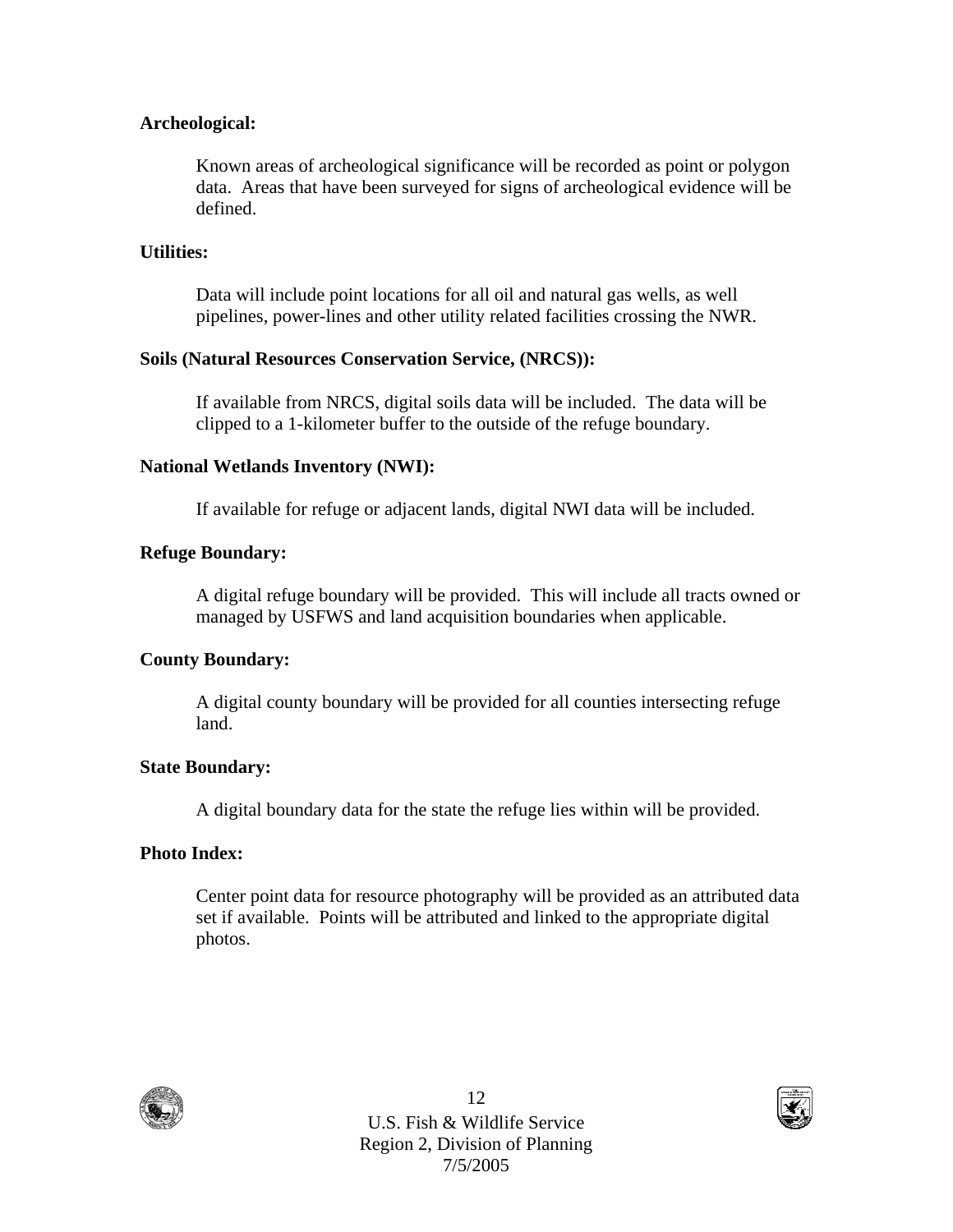## **IMAGERY DATA LAYERS**

#### **Ortho-Rectified Imagery:**

A 1-meter resolution color infrared ortho-rectified image derived from the most recent set of color photography will be provided to the NWR.

#### **Historic Ortho-Rectified Imagery:**

When available and necessary historic ortho-rectified imagery will be provided.

#### **Digital Ortho Quadrangles (DOQ):**

DOQs produced by the USGS or the Texas Ortho Imagery Program will be mosaiced together and color balanced to an area encompassing the entire refuge.

#### **Scanned Aerial Photography:**

Digital CIR ortho-rectified aerial photography will be provided. The imagery will be linked to a digital photo index proved in a shape file format (See GIS DATA LAYERS, Photo Index:).

#### **IRS Imagery:**

IRS (5 meter GSD, panchromatic) imagery will be provided when other highresolution imagery is not available. Imagery will be merged and color balanced to an area encompassing the entire refuge.

#### **Landsat TM and ETM:**

Landsat 5,7 TM and ETM data will be provided to the refuge. The refuge will receive all 7 or 8 bands of data for the region surrounding the refuge. The imagery will be merged and color balanced if the refuge lies across more than one continuous image.

#### **Digital Raster Graphics (DRG) 1:24k/100k:**

Merged DRGs will be provided for all 1:24k or 1:100k USGS topographic maps that intersect the refuge boundary.

#### **Digital Elevation Model (DEM):**

USGS 30 meter, merged DEMs will be provided for all quadrangles intersecting the refuge. If higher resolution elevation is available it will provided in substitution.



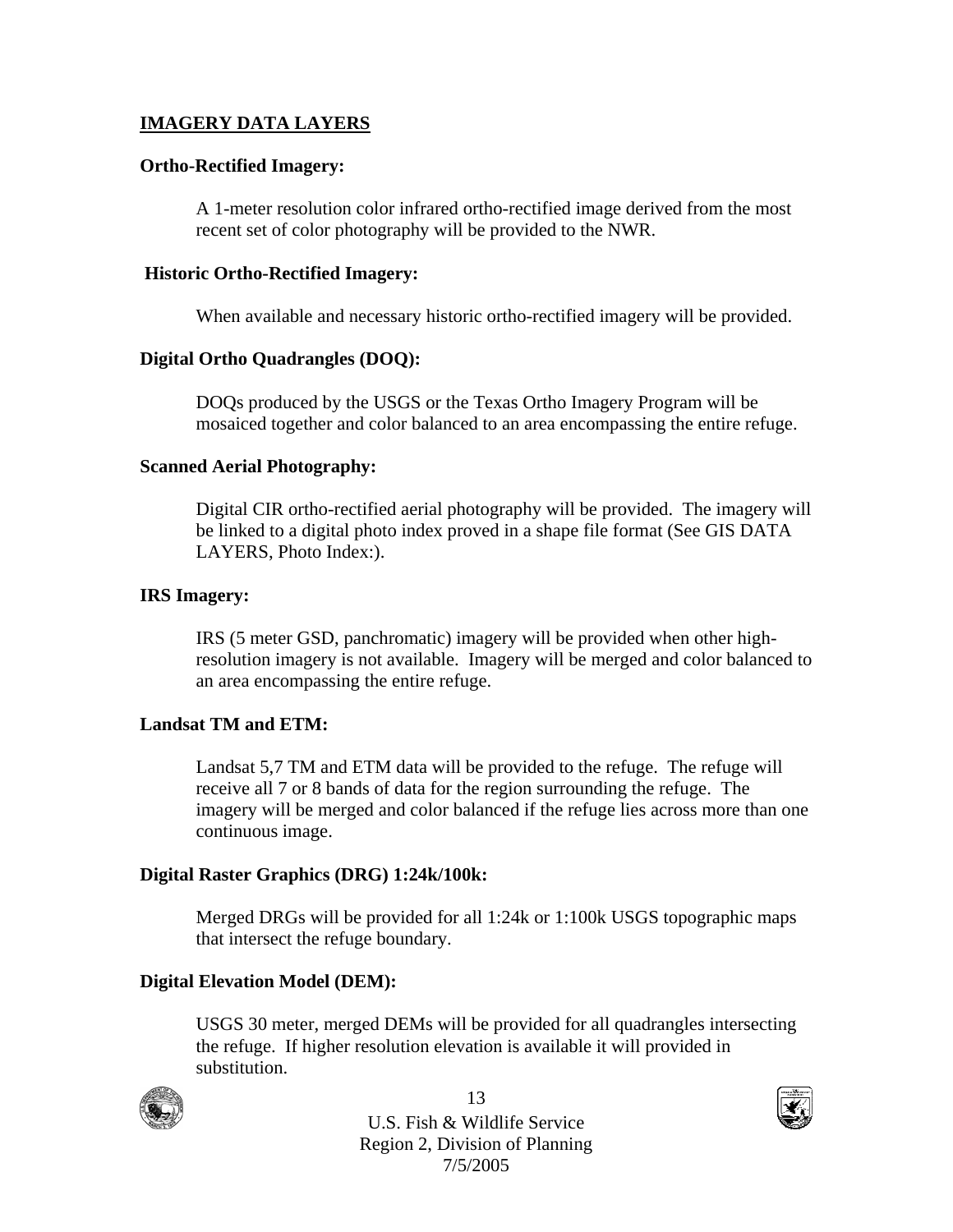## **DEM Models:**

A DEM, shaded relief, aspect and slope model encompassing the entire refuge will be provided.

## **HARD COPY MAP PRODUCTS**

### **Vegetation Map:**

A map representing refuge vegetation at the NVCS alliance level or greater will be provided at the appropriate or requested scale.

## **Management Unit Map:**

A map depicting management units (agriculture, moist soil units, etc.) will be provided at the appropriate or requested scale. High resolution DOQ or IRS imagery will be used as the background image.

## **Public Use Map:**

A map depicting public use (hunt units, closed zones, observation towers, etc.) will be provided at the appropriate or requested scale. High resolution DOQ or IRS imagery will be used as the background image.

#### **Other Maps as needed:**

As needed, other data layers will be used to produce maps to meet NWR needs.



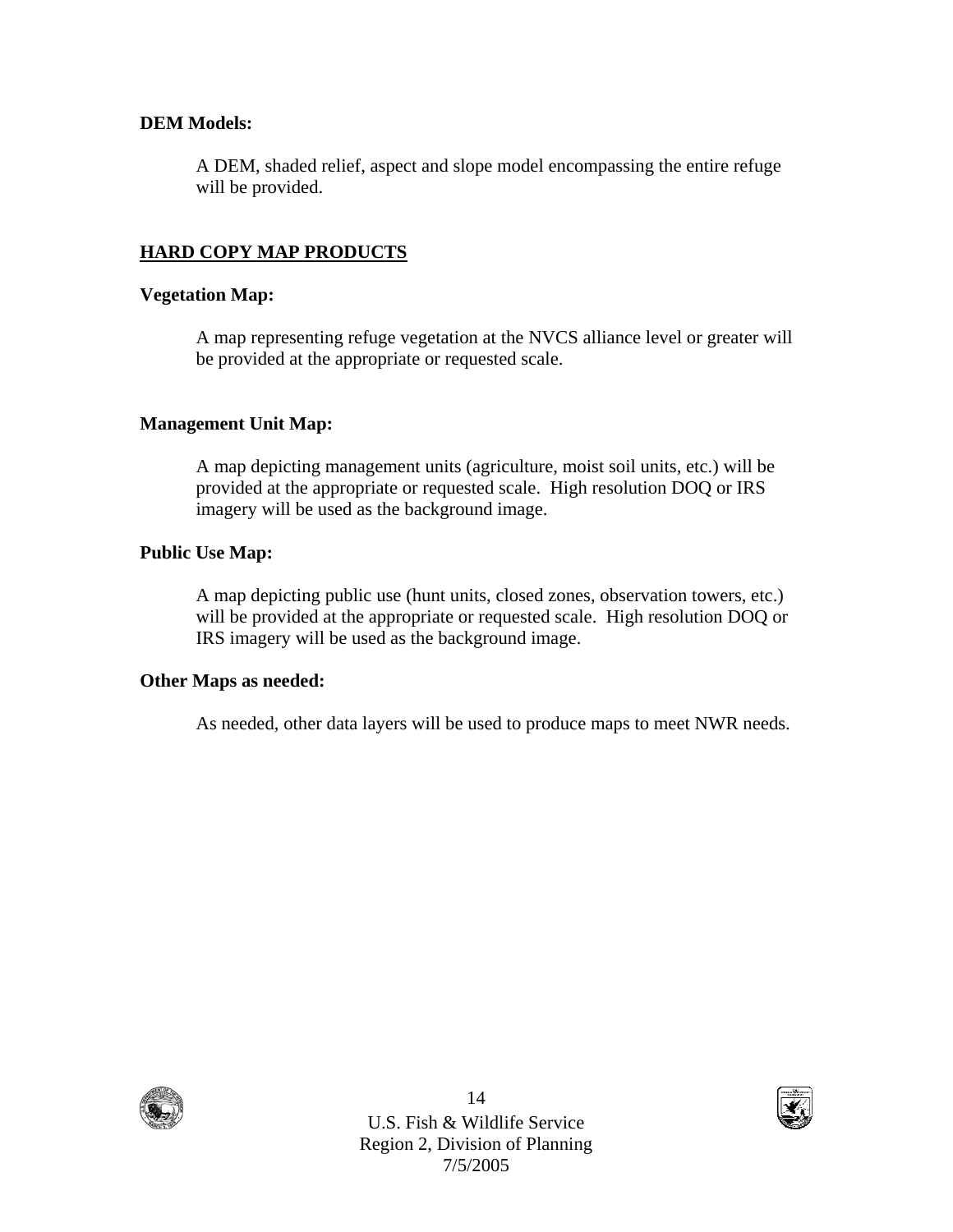## **DATA STANDARDS**

Please refer to the *USFWS R2 NWR Spatial Data Structure and Guidelines* for a more detailed description of NWR R2 standards.

**GIS File Format** - GIS data will be provided in ArcGIS Geo-Database format.

**Imagery File Format** - Format- imagery will be provided in ERDAS Imagine \*.img and/or Geo-TIF file formats and will be provided in SID compressed format when necessary. The format may very relative to the capabilities of the end user.

**Projections** - UTM, NAD83, GRS80 will be the standard projection for all data produced. The UTM zone will be that which the entire or the majority of the data lies within.

**Meta Data** - All data released will be accompanied with complete FGDC compliant meta-data in \*.xml and \*.html formats.



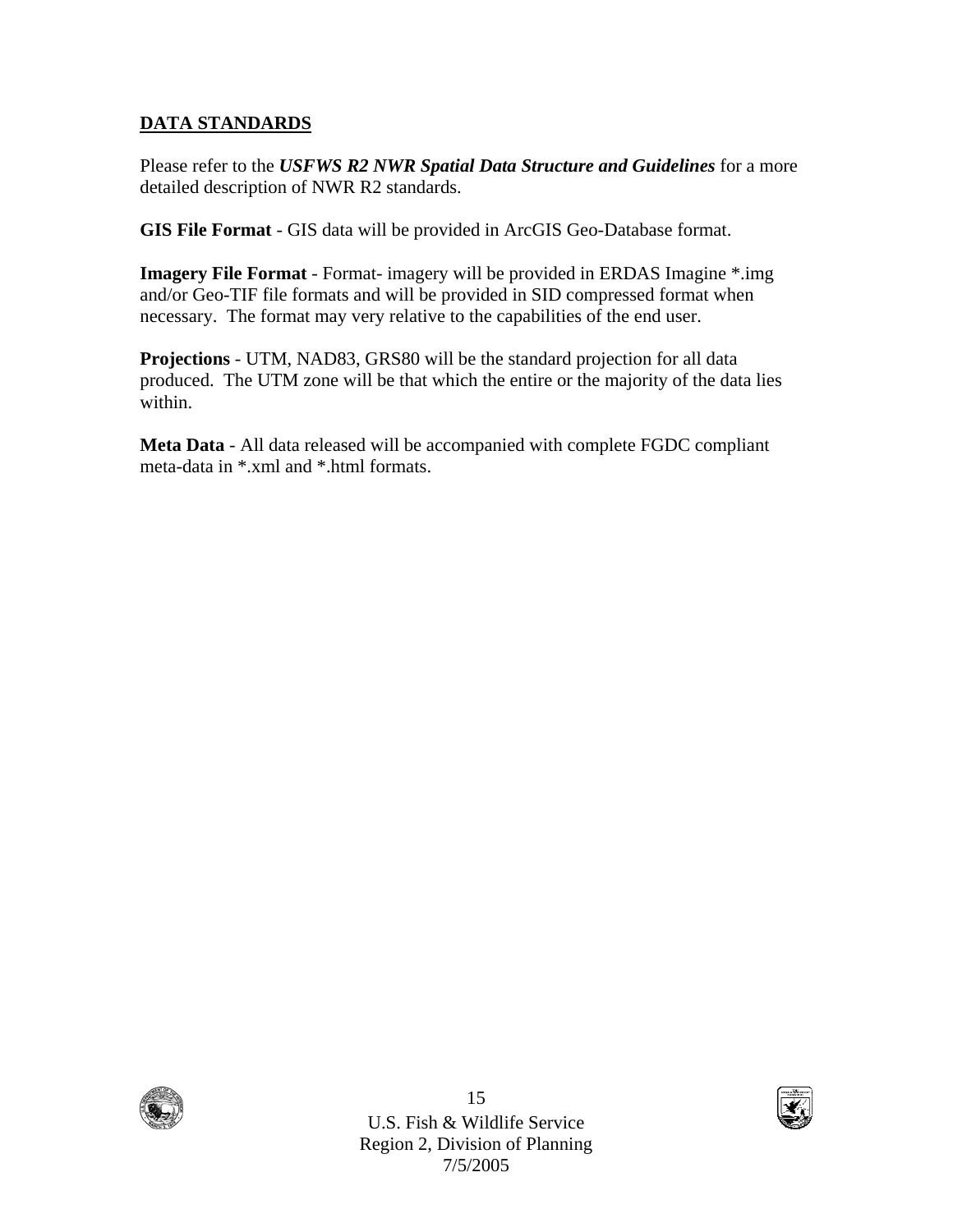## **Attachment 1 (R2 Spatial (GIS) Database / Imagery)**

| <b>Inventory/GIS Layers</b>       |                                                                                                                     | county' substitute with full county name |                                              |                                  | 'lit' substitue with offical three letter refuge litteral |  |  |  |
|-----------------------------------|---------------------------------------------------------------------------------------------------------------------|------------------------------------------|----------------------------------------------|----------------------------------|-----------------------------------------------------------|--|--|--|
|                                   | state' substitute with full state name<br>path' substitute WRS path number                                          |                                          |                                              | 'quad' substitute USGS quad name |                                                           |  |  |  |
|                                   |                                                                                                                     |                                          |                                              | 'row' substitute WRS row number  |                                                           |  |  |  |
|                                   |                                                                                                                     |                                          |                                              |                                  |                                                           |  |  |  |
| <b>NWR Specific Data Sets</b>     |                                                                                                                     |                                          |                                              |                                  |                                                           |  |  |  |
| <b>Cadastral</b>                  |                                                                                                                     |                                          |                                              |                                  |                                                           |  |  |  |
| lit bnd                           | Representative NWR boundary adjusted to fit most recent merged ortho photography.                                   |                                          |                                              |                                  |                                                           |  |  |  |
| <b>Cultural Resources</b>         |                                                                                                                     |                                          |                                              |                                  |                                                           |  |  |  |
| lit arc                           |                                                                                                                     |                                          |                                              |                                  |                                                           |  |  |  |
| lit_arc_survey                    | Locations of known archeological sites on the NWR<br>Areas that have been surveyed for cultural resources on a NWR. |                                          |                                              |                                  |                                                           |  |  |  |
|                                   |                                                                                                                     |                                          |                                              |                                  |                                                           |  |  |  |
| <b>Facilities</b>                 |                                                                                                                     |                                          |                                              |                                  |                                                           |  |  |  |
| lit_fac                           | General facilities layer for NWR linked to RPI database                                                             |                                          |                                              |                                  |                                                           |  |  |  |
|                                   |                                                                                                                     |                                          |                                              |                                  |                                                           |  |  |  |
| <b>Hydro</b>                      |                                                                                                                     |                                          |                                              |                                  |                                                           |  |  |  |
| lit_h2o_surface                   | Areas of surface water on NWR                                                                                       |                                          |                                              |                                  |                                                           |  |  |  |
| lit_drainage                      | Defines major or important surface drainages on a NWR                                                               |                                          |                                              |                                  |                                                           |  |  |  |
| <b>Index Grids</b>                |                                                                                                                     |                                          |                                              |                                  |                                                           |  |  |  |
| lit_USGS_24k_index                |                                                                                                                     |                                          | USGS 1:24000 map index grid intersecting NWR |                                  |                                                           |  |  |  |
| lit_photo_index_date              | Photographic index of individual ortho rectified areial photography                                                 |                                          |                                              |                                  |                                                           |  |  |  |
|                                   |                                                                                                                     |                                          |                                              |                                  |                                                           |  |  |  |
| <b>Land Use Land Cover (LULC)</b> |                                                                                                                     |                                          |                                              |                                  |                                                           |  |  |  |
| lit_amu                           | NWR agricultural management unit boundaries and associated data                                                     |                                          |                                              |                                  |                                                           |  |  |  |
| lit_gmu                           | NWR grazing management unit boundaries and associated data                                                          |                                          |                                              |                                  |                                                           |  |  |  |
| lit_fmu                           | NWR fire management unit boundaries and associated data                                                             |                                          |                                              |                                  |                                                           |  |  |  |
| lit_fire_perimeter_date           | NWR fire management unit boundaries and associated data                                                             |                                          |                                              |                                  |                                                           |  |  |  |
| lit_hist_lu                       |                                                                                                                     | NWR historic land use                    |                                              |                                  |                                                           |  |  |  |
| lit_msu                           | NWR moust soil unit management unit boundaries and associated data                                                  |                                          |                                              |                                  |                                                           |  |  |  |
| lit nwi                           | National Wetlands Inventory data developed on NWR                                                                   |                                          |                                              |                                  |                                                           |  |  |  |
| lit_veg_date                      | NWR vegetation mapped to the Alliance level of the NVCS                                                             |                                          |                                              |                                  |                                                           |  |  |  |
| hist_date<br>lit_veg              | Historic NWR vegetation mapped to the Formation level of the NVCS                                                   |                                          |                                              |                                  |                                                           |  |  |  |
|                                   |                                                                                                                     |                                          |                                              |                                  |                                                           |  |  |  |
| <b>Public Use</b>                 |                                                                                                                     |                                          |                                              |                                  |                                                           |  |  |  |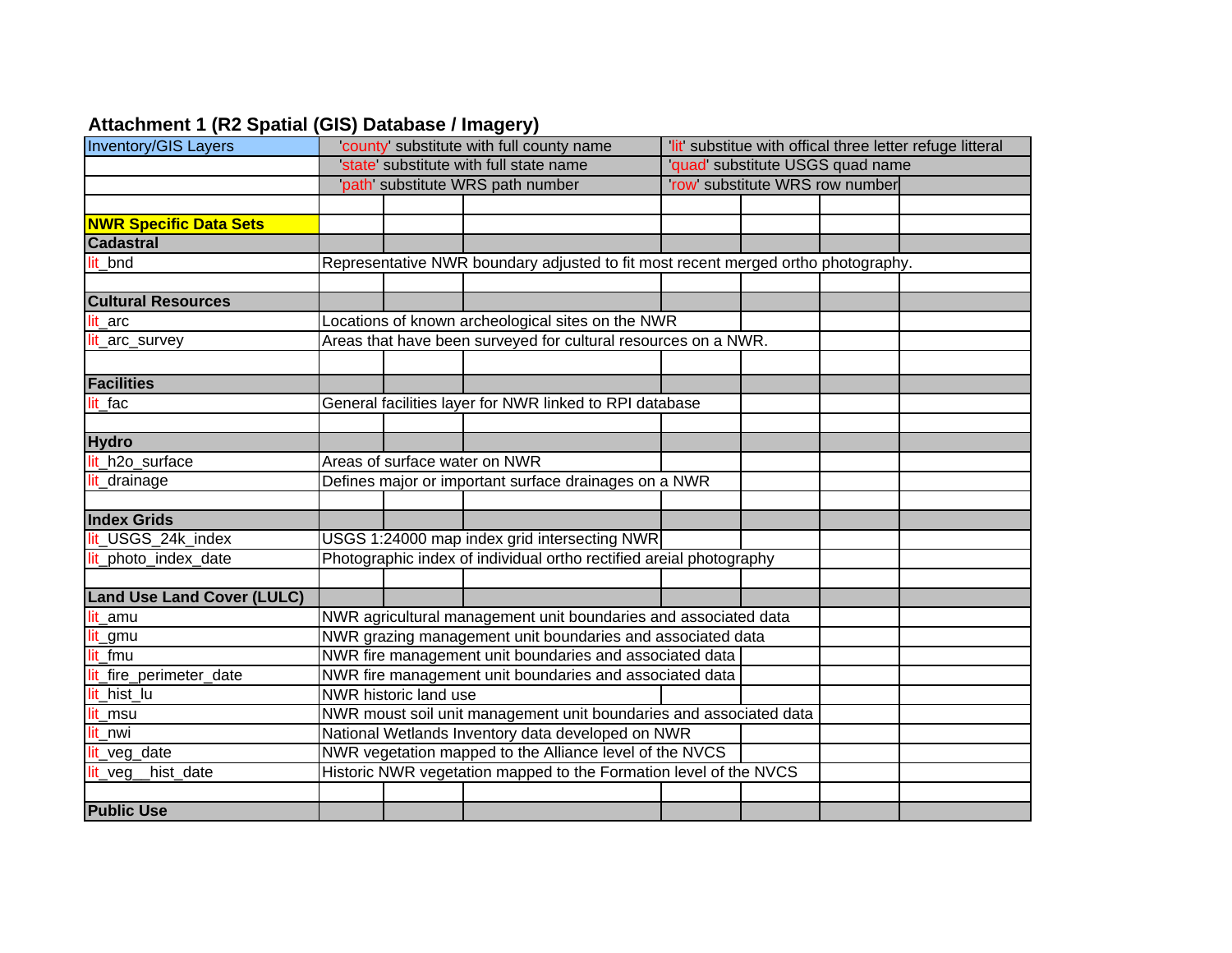| lit_hmu                          | NWR hunt mangement unit bounbaries and associated data                            |                         |                                                                      |  |  |  |  |  |
|----------------------------------|-----------------------------------------------------------------------------------|-------------------------|----------------------------------------------------------------------|--|--|--|--|--|
| lit_public_use_road_trail        |                                                                                   | Public use roads on NWR |                                                                      |  |  |  |  |  |
| lit_public_use_point             | Pounts of public use on NWR                                                       |                         |                                                                      |  |  |  |  |  |
|                                  |                                                                                   |                         |                                                                      |  |  |  |  |  |
| <b>Transporation</b>             |                                                                                   |                         |                                                                      |  |  |  |  |  |
| lit_gate                         |                                                                                   |                         | Gate and cattle guard locations on NWR                               |  |  |  |  |  |
| lit_road                         | NWR roads and important access roads off NWR                                      |                         |                                                                      |  |  |  |  |  |
|                                  |                                                                                   |                         |                                                                      |  |  |  |  |  |
| <b>Utilities</b>                 |                                                                                   |                         |                                                                      |  |  |  |  |  |
| lit_mine                         | Inventory of all mining locations on NWR (oil/gas wells)                          |                         |                                                                      |  |  |  |  |  |
| lit_utility                      | Inventory of all known utility lines on NWR                                       |                         |                                                                      |  |  |  |  |  |
|                                  |                                                                                   |                         |                                                                      |  |  |  |  |  |
| <b>National Data Sets</b>        |                                                                                   |                         |                                                                      |  |  |  |  |  |
| NHD, USGS                        |                                                                                   |                         |                                                                      |  |  |  |  |  |
| lit_nhd                          | Contains hydrologic line features for HUC intersecting NWR                        |                         |                                                                      |  |  |  |  |  |
| lit_nhdpt                        | Contains hydrologic point features for HUC intersection NWR                       |                         |                                                                      |  |  |  |  |  |
|                                  |                                                                                   |                         |                                                                      |  |  |  |  |  |
| <b>TIGER</b>                     |                                                                                   |                         |                                                                      |  |  |  |  |  |
| county_bnd                       |                                                                                   |                         | County boundary cliped from tiger2000 data                           |  |  |  |  |  |
| county_road_all                  | Roads data taken from Tiger2000 data by county and includes all roads             |                         |                                                                      |  |  |  |  |  |
| county_road_prim                 | Roads data taken from Tiger2000 data by county and includes only primary roads    |                         |                                                                      |  |  |  |  |  |
| county_road_sec                  | Roads data taken from Tiger2000 data by county and includes only secondary roads  |                         |                                                                      |  |  |  |  |  |
| state_road_rail                  | Railroads data taken from Tiger2000 data by county                                |                         |                                                                      |  |  |  |  |  |
| state_road_prim                  | Roads data taken from Tiger2000 data by state and includes only primary roads     |                         |                                                                      |  |  |  |  |  |
|                                  |                                                                                   |                         |                                                                      |  |  |  |  |  |
| <b>DOT</b>                       |                                                                                   |                         |                                                                      |  |  |  |  |  |
| lit_dot_road                     | Roads data from department of transportation 2000 survey on NWR                   |                         |                                                                      |  |  |  |  |  |
| lit_dot_park                     |                                                                                   |                         | Parkinglot data from department of transportation 2000 survey on NWR |  |  |  |  |  |
|                                  |                                                                                   |                         |                                                                      |  |  |  |  |  |
| <b>NRCS</b>                      |                                                                                   |                         |                                                                      |  |  |  |  |  |
| county_nrcs_soil                 | Soil clssification information from SURGO clipped to county(s) the NWR intersects |                         |                                                                      |  |  |  |  |  |
| lit_nrcs_soil                    | Soil clssification information from SURGO clipped to NWR boundary                 |                         |                                                                      |  |  |  |  |  |
|                                  |                                                                                   |                         |                                                                      |  |  |  |  |  |
|                                  |                                                                                   |                         |                                                                      |  |  |  |  |  |
| <b>USFWS - Regional Datasets</b> |                                                                                   |                         |                                                                      |  |  |  |  |  |
| R <sub>2_bnd</sub>               | Region 2 boundary and internial state boundaries                                  |                         |                                                                      |  |  |  |  |  |
| R <sub>2</sub> NWR               | NWR boundaries for Region 2 merged                                                |                         |                                                                      |  |  |  |  |  |